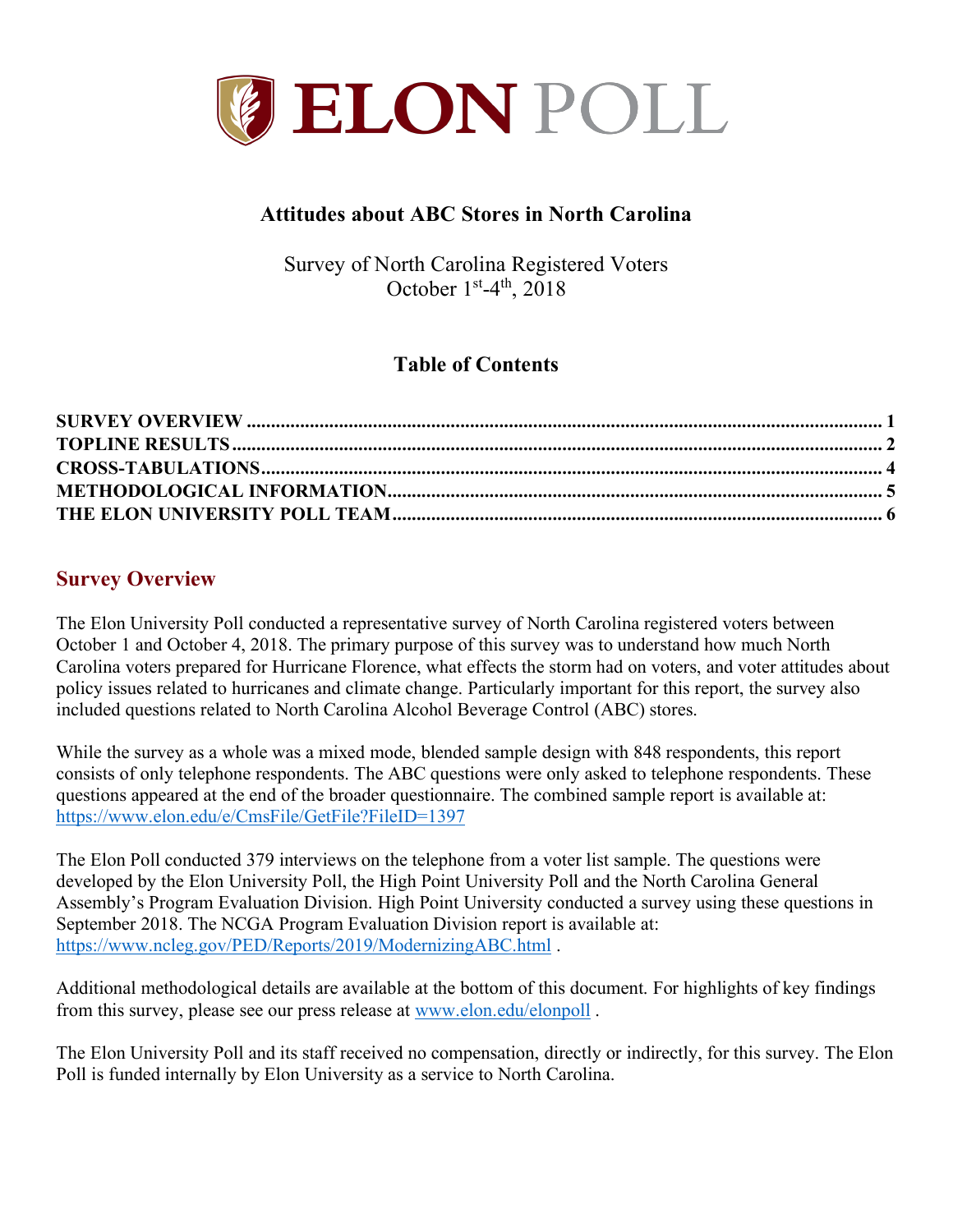

## **Topline Results**

*Note: See full report linked above for question ordering. ABC questions appeared at end of hurricane questionnaire.*

Now I would like to ask you a few questions about ABC stores here in North Carolina. Currently, liquor is sold in government operated ABC stores. State law allows these stores to be operated Monday through Saturday from 9am to 9pm. ABC stores are closed on Sundays.

#### **Sunday Sales**

Should ABC stores be open or closed on Sundays?

#### **Close ABC stores**

Would you support or oppose a proposal to close government operated ABC stores and instead allow private businesses to sell liquor?

#### **Where Sell?**

Imagine North Carolina decided to close government operated ABC stores. What types of private businesses should receive permits to sell liquor instead? Would you say stores that only sell liquor or any store than currently sells beer and wine?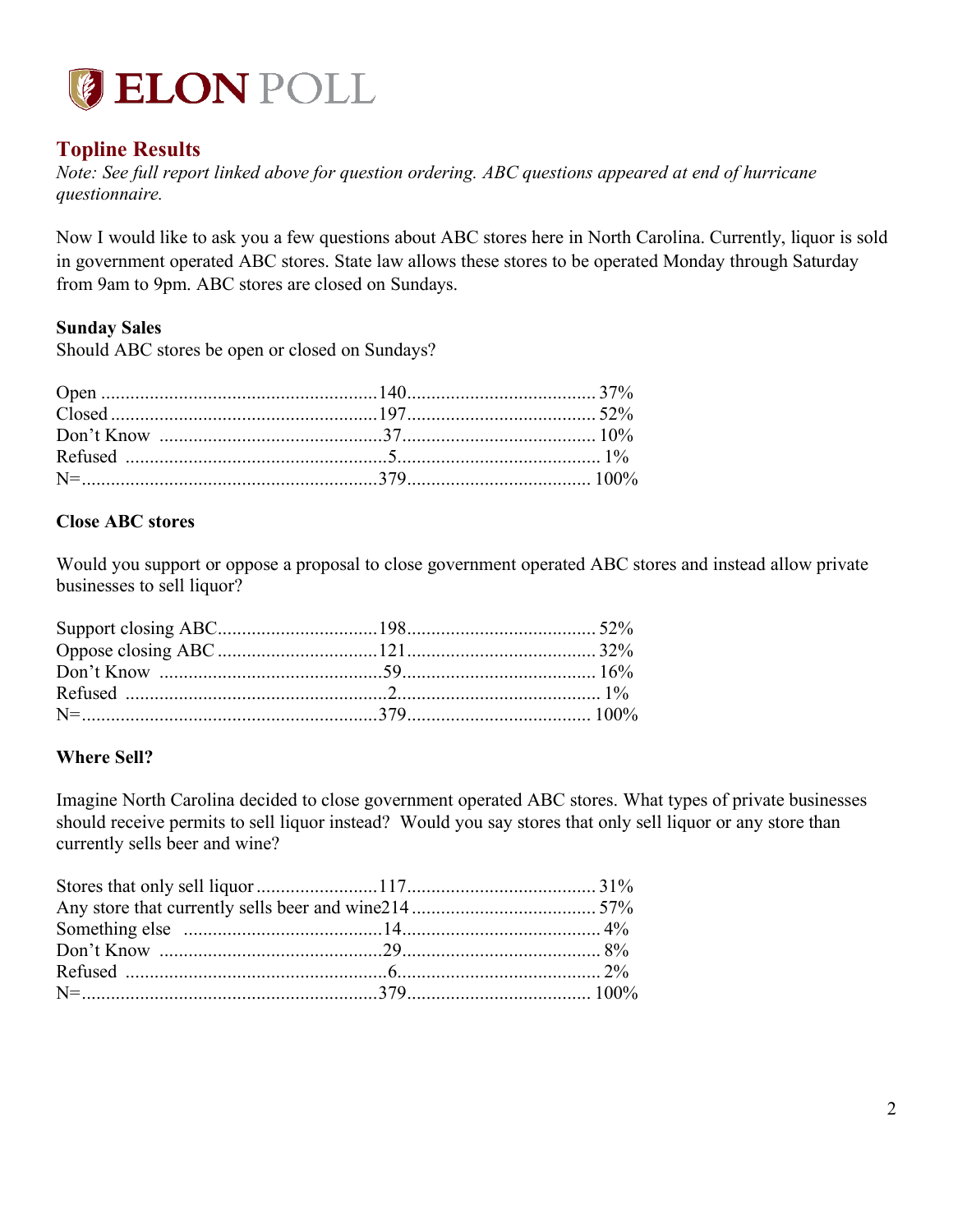

## **ABC** Shopper

| Have you ever shopped at a government operated ABC store in North Carolina? |  |
|-----------------------------------------------------------------------------|--|
|                                                                             |  |
|                                                                             |  |
|                                                                             |  |

## Demographics

| Age |  |
|-----|--|
|     |  |
|     |  |
|     |  |
|     |  |
|     |  |

#### Race

Note: Coded from voter file

Education

Do you have a four-year bachelor's degree?

#### Gender

| $N=$ |  |
|------|--|

## Party Affiliation (Registration)

Note: Respondents' party affiliation comes from the voter file.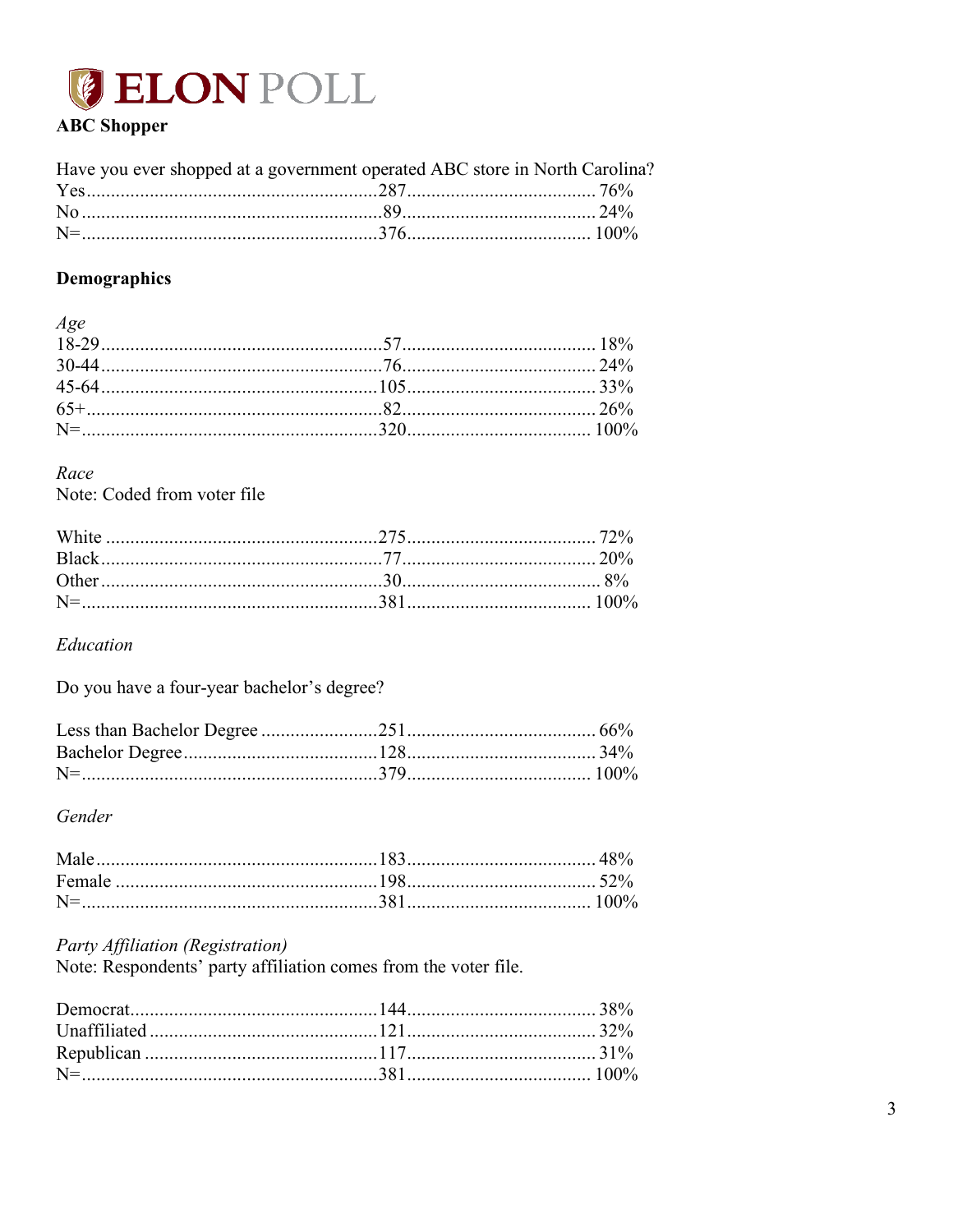

# **Cross-Tabulations**

| Open | Closed        | Don't Know    | Refused                         | Total         |
|------|---------------|---------------|---------------------------------|---------------|
| $\%$ | $\frac{0}{0}$ | $\frac{0}{0}$ | $\%$                            | $\frac{0}{0}$ |
| 44   | 46            |               |                                 | 100           |
| 16   | 70            |               |                                 | 100           |
| Open | Closed        | Don't Know    | Refused                         | Total         |
| $\%$ | $\%$          | $\frac{0}{0}$ | $\%$                            | $\frac{0}{0}$ |
| 45   | 45            | 10            |                                 | 100           |
| 43   | 43            | 13            |                                 | 100           |
| 22   | 70            |               |                                 | 100           |
|      |               |               | <b>Open or Closed on Sunday</b> |               |

|                    |                     | <b>ABC Closing Support/Opposition</b> |               |               |       |
|--------------------|---------------------|---------------------------------------|---------------|---------------|-------|
|                    | Support closing ABC | Oppose closing ABC                    | Don't Know    | Refused       | Total |
| <b>ABC</b> Shopper | $\frac{0}{0}$       | $\frac{0}{0}$                         | $\%$          | $\frac{0}{0}$ | $\%$  |
| Yes                | 58                  | 26                                    | 16            | 0             | 100   |
| No                 | 34                  | 49                                    | 15            |               | 100   |
|                    | Support closing ABC | Oppose closing ABC                    | Don't Know    | Refused       | Total |
| Party              | $\frac{0}{0}$       | $\%$                                  | $\frac{0}{0}$ | $\frac{0}{0}$ | $\%$  |
| Democrat           | 52                  | 36                                    | 11            | 0             | 100   |
| Unaffiliated       | 56                  | 25                                    | 20            | $\theta$      | 100   |
| Republican         | 48                  | 34                                    | 16            |               | 100   |

## **What type of stores for liquor**

| Something<br>Stores that only<br>Don't<br>Any store that currently<br>sells beer and wine<br>sell liquor<br>else<br>Know | Refused       | Total         |
|--------------------------------------------------------------------------------------------------------------------------|---------------|---------------|
| <b>ABC</b>                                                                                                               |               |               |
| $\%$<br>$\frac{0}{0}$<br>$\%$<br>$\%$<br><b>Shopper</b>                                                                  | $\%$          | $\frac{0}{0}$ |
| Yes<br>28<br>62                                                                                                          | 0             | 100           |
| N <sub>o</sub><br>39<br>10<br>41                                                                                         |               | 100           |
| Something<br>Stores that only<br>Any store that currently<br>Don't                                                       |               |               |
| sells beer and wine<br>else<br>sell liquor<br>Know                                                                       | Refused       | Total         |
| $\frac{0}{0}$<br>$\frac{0}{0}$<br>$\%$<br>$\%$<br><b>Party</b>                                                           | $\frac{0}{0}$ | $\frac{0}{0}$ |
| 29<br>58<br>9<br>Democrat                                                                                                | 0             | 100           |
|                                                                                                                          |               |               |
| Unaffiliated<br>38<br>3<br>57                                                                                            |               | 100           |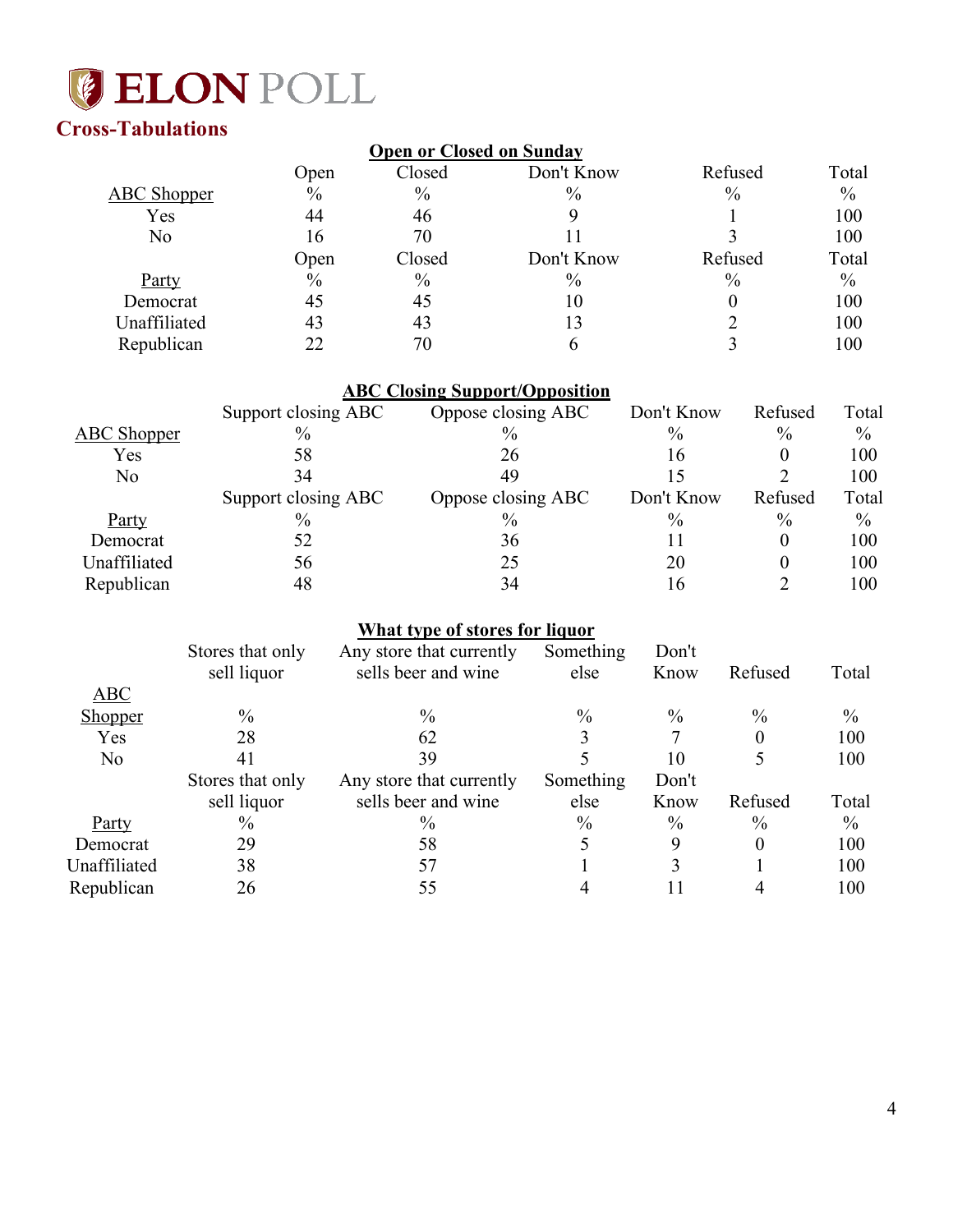

## **Methodological Information**

| Mode:                | Telephone (cell and landline)                                        |
|----------------------|----------------------------------------------------------------------|
| Population:          | North Carolina Registered Voters                                     |
| Dates in the field:  | October 1-4, 2018                                                    |
| Sample Size:         | 379 telephone respondents                                            |
| Weighting Variables: | Race, Gender, Age, Education, Rural/Urban/Suburban, Registered Party |
| Margin of Error      | $+/- 5.0\%$<br>$(95\% \text{ CI})$                                   |

#### *Procedure*

For this survey, the Elon University Poll used a blended sample that combined a telephone voter list sample with an opt-in sample. The registered voter telephone sample was purchased from Survey Sample International. Some telephone respondents had been sampled in prior Elon Poll telephone surveys.

For the administration of the survey, the Elon University Poll used Qualtrics and a CATI system. We only included interviews in the final data if respondents spent a minimum length of time on the interview. A survey was considered complete only if a respondent progressed through the entire survey. Telephone calling times were 6:30PM to 9PM October 1 to 4. Elon University students conducted every telephone interview under supervision of the Elon Poll directors.

#### *Support for Transparency*

The Elon University Poll supports transparency in survey research and is a charter member of the American Association for Public Opinion Research Transparency Initiative, which is a program promoting openness and transparency about survey research methods and operations among survey research professionals and the industry. All information about the Elon University Poll that we released to the public conforms to reporting conventions recommended by the American Association for Public Opinion Research and the National Council on Public Polls.

#### *Weighting Information*

 $\overline{a}$ 

Weights for registered voters were calculated based on demographics calculated by Elon Poll staff from the NCSBE individual voter file or a large sample thereof. Weights were generated in Stata using a technique known as iterative proportional fitting, also known as raking.

The weight variables were calculated based on NCSBE data for age, race, sex, state region<sup>1</sup>, county density<sup>2</sup> and registered party affiliation.

<sup>&</sup>lt;sup>1</sup> Created using the voter file among telephone respondents and the county of residence question among online respondents. A map of county region is available here.

<sup>2</sup> Same note as above. A map of county types is available here.